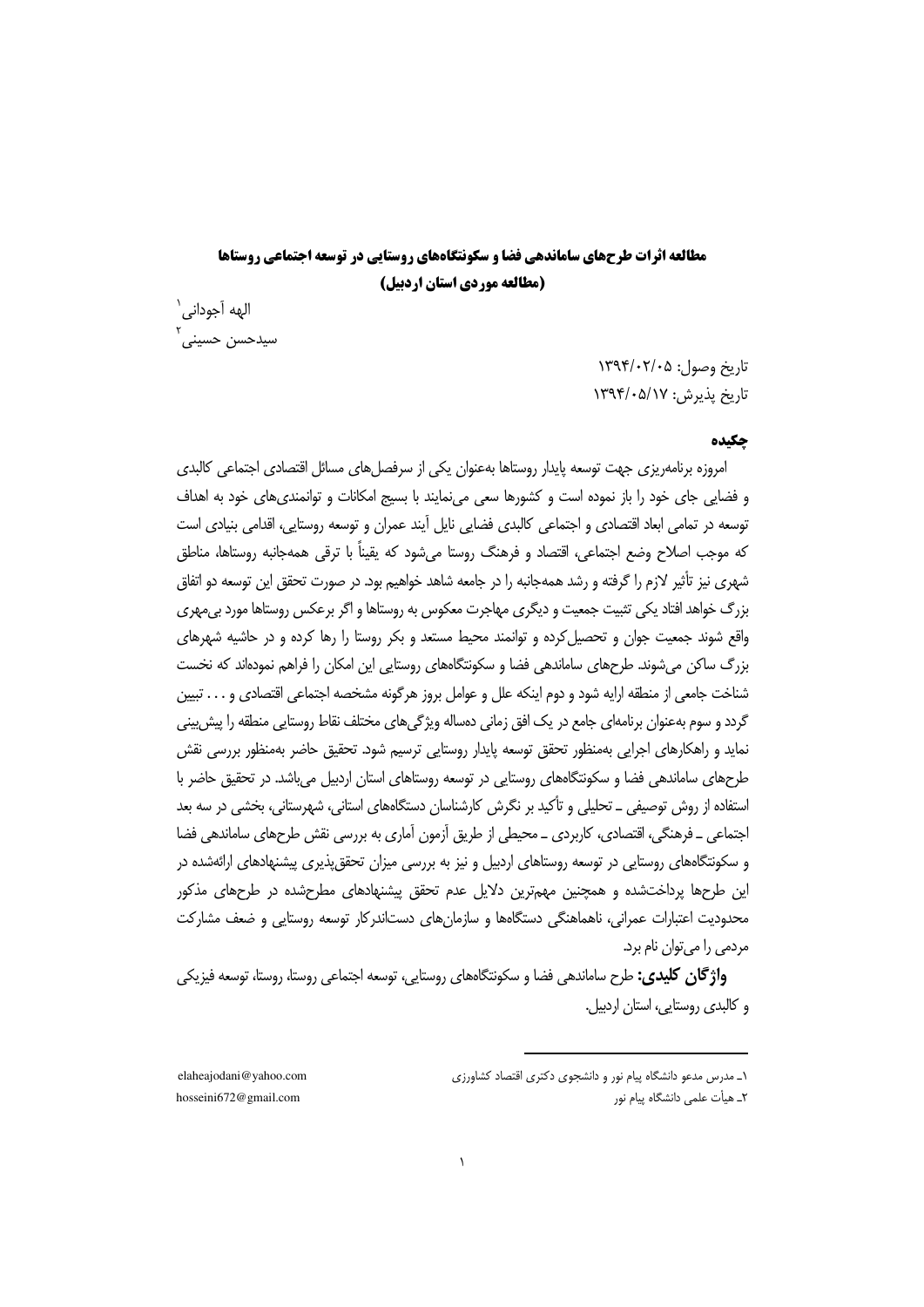# مقدمه و بیان مسأله

توسعه روستایی فرأیندی جامع و چندبعدی است و زمانی تحقق می یابد که به ابعاد مختلف اقتصادی، اجتماعی، نهادی و کالبدی ــ محیطی ان توجه لازم صورت پذیرد، امری که در نظام برنامهریزی کشور توجه چندانی به آن نشده است. حاکمیت نگاه بخشی در فراًیند برنامهریزی کشور و فقدان دید کلiگر سبب شده تا هر بخش بهصورت مجزا موردتوجه قرار گیرند. تعادل نداشتن و افزایش شکاف بین روستاها و شهرها، ضعف دسترسی سکونتگاههای روستایی به خدمات زیربنایی و رفاهی و . . . ازجمله چالشهایی است که سکونتگاههای روستایی بهویژه از بعد کالبدی با آنها روبهرو هستند. در فرایند توسعه روستایی، انجام برنامهریزی روستایی در قالب برنامهها و طرحهای مختلف ازجمله مقولههای مهم و مؤثّر در عرصه روستایی است که گاه تحقق و یا عدم تحقق اهداف توسعه در فضاهای روستایی رابطه مستقیمی با فرآیند انجام برنامهریزی برای تحقق اهداف موردنظر دارد. در این راستا کشور اسلامی ایران در راستای استراتژی توسعه محرومیتزدایی از نواحی روستایی و برقراری عدالت اجتماعی، پیوسته بهضرورت انجام مطالعات در زمینه برنامهریزی روستایی تأکید داشته است. از دیدگاه توسعه پایدار مهمترین چالش های توسعه روستایی در ایران؛ مهاجرت نیروی انسانی از نواحی روستایی است که موجب تضعیف اقتصاد و فرهنگ روستایی و پیرشدن شاغلان کشاورزی شده است و فضاهای روستایی را در وضعیت ناپایدار گذاشته و آینده آنها را در پرده ابهام قرار داده است (تقدیسی و احمدی شاپورآبادی، ۱۳۹۱: ۱۳۳). مسلم است که در وضعیت امروزی، بقاء و پایداری روستاها به وجود منابع طبیعی، اقتصادی و اجتماعی محل بستگی دارد و این منابع به ثبات و جذب جمعیت مناطق روستایی کمک می کنند (آرجنت و دیگران، ۲۰۰۹: ۱۵). در کشورهای توسعهپافته نوسازی روستاها برای بقاء و پایداری آنها با جدیت بیشتری دنبال میشود و این اقدامات به موضوع مهمی در فرایند توسعه تبدیل شدهاند (کلاک و تریفت، ۱۹۸۷؛ کلاک و گودوین، ۱۹۹۲؛ فیلیپس، ۲۰۰۲؛ کلاک، فیلیپس و تفریت ۱۹۹۵؛ لویس، ۱۹۹۸). در این مسیر، این عوامل کلیدی در توسعه، نوسازی و بقاء روستاها نقش اصلی را ایفا میکنند: حس مالکیت، مهاجرت بازنشستگان به روستاها (اَرجنت و همکاران، ۲۰۰۹: ۱۷). فرایند جریان سرمایه، تحول فیزیکی مسکن و کاربری اراضی، تحول درآمد طبقهی متوسط، املاک و مستغلات، سبکهای کهن معماری مساکن، دیدگاه برنامهریزان و دیدگاههای مهاجران بازگشته به روستاها (تونتز و گریو، ۲۰۰۲)، نوآوری، سرمایهگذاری قابلتوجه و موردنیاز برای به فعلیت رساندن نوآوری، حفاظت از داراییهای طبیعی ارزشمند، تماس های شخصی شبکههای اجتماعی متراکم (براون گراهام و لامب، ۲۰۰۸: ۱). از چند سده اخیر و با رشد پرشتاب صنعت و فناوری در جهان، عقبماندگی مناطق روستایی بیشتر عیان گردیده است. از آنجایی که عموماً روستاییان نسبت به شهرنشینان دارای درآمد کمتری هستند و از خدمات اجتماعی ناچیزی برخوردار هستند، طبقات روستایی فقیرتر و آسیبپذیرتر محسوب میشوند که بعضاً منجر به مهاجرت آنان به سمت شهرها نیز میشود. علت این امر نیز پراکندگی جغرافیایی روستاها، نبود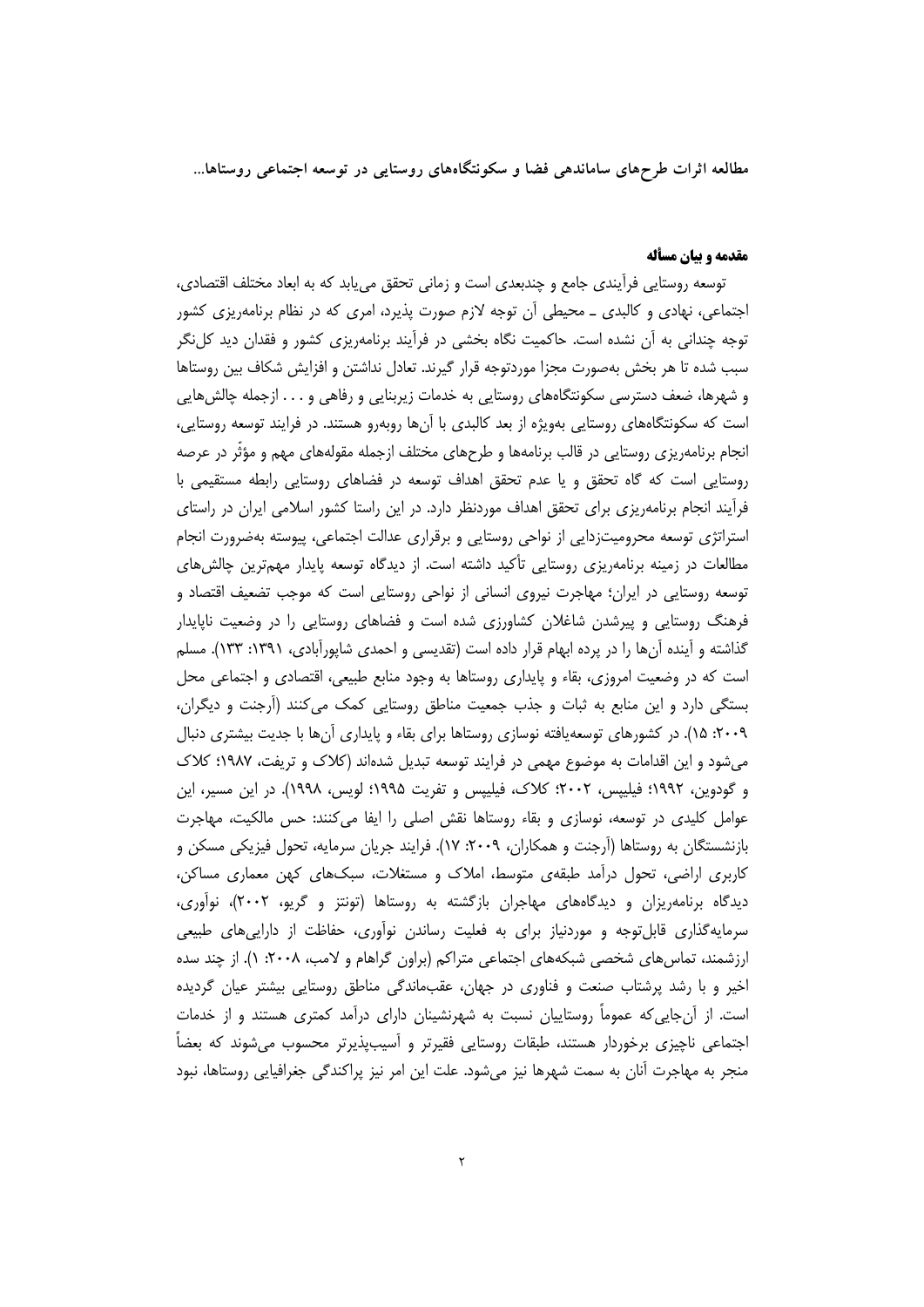صرفه اقتصادی برای ارایه خدمات اجتماعی، حرفهای و تخصصی،نبودن کار کشاورزی (کمبودن بهرهوری)، محدودیت منابع ارضی (در مقابل رشد جمعیت) و عدم مدیریت صحیح مسؤولان بوده است. به همین جهت، برای رفع فقر شدید مناطق روستایی، ارتقای سطح و کیفیت زندگی روستاییان، ایجاد اشتغال و افزایش بهرهوری آنان، تمهید «توسعه روستایی» متولد گردید. بنا بر تعریف، برنامههای توسعه روستایی، جزئی از برنامههای توسعه هر کشور محسوب میشوند که برای دگرگونسازی ساخت اجتماعی ـ اقتصادی جامعه روستایی بکار میروند. این گونه برنامهها را که دولتها و یا عاملان آنان در مناطق روستایی پیاده میکنند، دگرگونی اجتماعی بر اساس طرح و نقشه نیز میگویند. این امر در میان کشورهای جهان سوم که دولتها نقش اساسی در تجدید ساختار جامعه بهمنظور هماهنگی با اهداف سیاسی و اقتصادی خاصی به عهده دارند، مورد پیدا می کند. از سوی دیگر توسعه روستایی را می توان عاملی در بهبود شرایط زندگی افراد متعلق به طبقه ی کمدرآمد ساکن روستا و خودکفاسازی آنان در روند توسعه کلان کشور دانست. در گذشته بعضی مدیران و سیاستگذاران امر توسعه، صرفاً بر «توسعه کشاورزی» متمرکز میشدند که امروز نتایج نشان داده است که توسعه روستایی صرفاً از این طریق محقق ن می شود. روستا جامعهای است که دارای ابعاد اجتماعی مختلف است و نیازمند توسعه همهجانبه (يعني توسعه روستايي) است نه صرفاً توسعه كسبوكار و نظامي به نام «كشاورزي». هرچند بايد گفت که از طریق توسعه کشاورزی موفق نیز الزاماً توسعه روستایی محقق ن میشود. چون اولاً فواید توسعه کشاورزی عاید همه روستاییان ن میشود (بیشتر عاید زمینداران، بخصوص مالکان بزرگ، میشود)، ثانیاً افزایش بهرهوری کشاورزی باعث کاهش نیاز به نیروی انسانی میشود (حداقل در درازمدت) و این خود باعث کاهش اشتغال روستاییان و فقر روزافزون آنان و مهاجرت بیشتر به سمت شهرها میشود. زیرساختهای روستایی را می توان سرمایههای عمومی و اجتماعی روستاها دانست که بدینجهت توسعه این زیرساختهای اجتماعی، فیزیکی و نهادی باعث بهبود شرایط و کیفیت زندگی و معیشت مردم محلی و ارتقای کارایی زندگی اجتماعی و اقتصادی آنان خواهد شد. بهعنوان مثال، توسعه زیرساختهای اجتماعی همچون تسهیلات و خدمات بهداشتی و آموزشی، باعث بهبود کیفیت منابع انسانی و افزایش توانایی های آنان (در جایگاههای فردی و اجتماعی) خواهد شد. منظور از ایجاد، توسعه و نگهداری زیرساختهای روستایی، صرفاً تزریق نهادههای سرمایهای به یک جامعه با تولید سنتی نیست، بلکه هدف ایجاد سازوکارها، نهادها و مدیریت جدیدی است که در عمل نیازمند مشارکت وسیع روستاییان است. درواقع این استراتژی، با همکاری مردم می تواند بهطور آگاهانه، ارادی و موفقیتآمیز از دوران طراحی، برنامهریزی و سرمایهگذاری گذر کند و به شرایط مطلوب پایدار وارد گردد. استراتژی توسعه اجتماعی محلی (جامعهای)، اهداف توسعه اقتصادی ــ اجتماعی را توأماً شامل میشود و نوید میدهد که همپایههای نهادهای دموکراتیک را بنا نهد و هم در تأمین رفاه مادی روستاییان مشارکت نماید. از این دیدگاه، مردم هم وسیله توسعه هستند و هم هدف آن. طرحهای توسعه روستایی چه به لحاظ ماهیت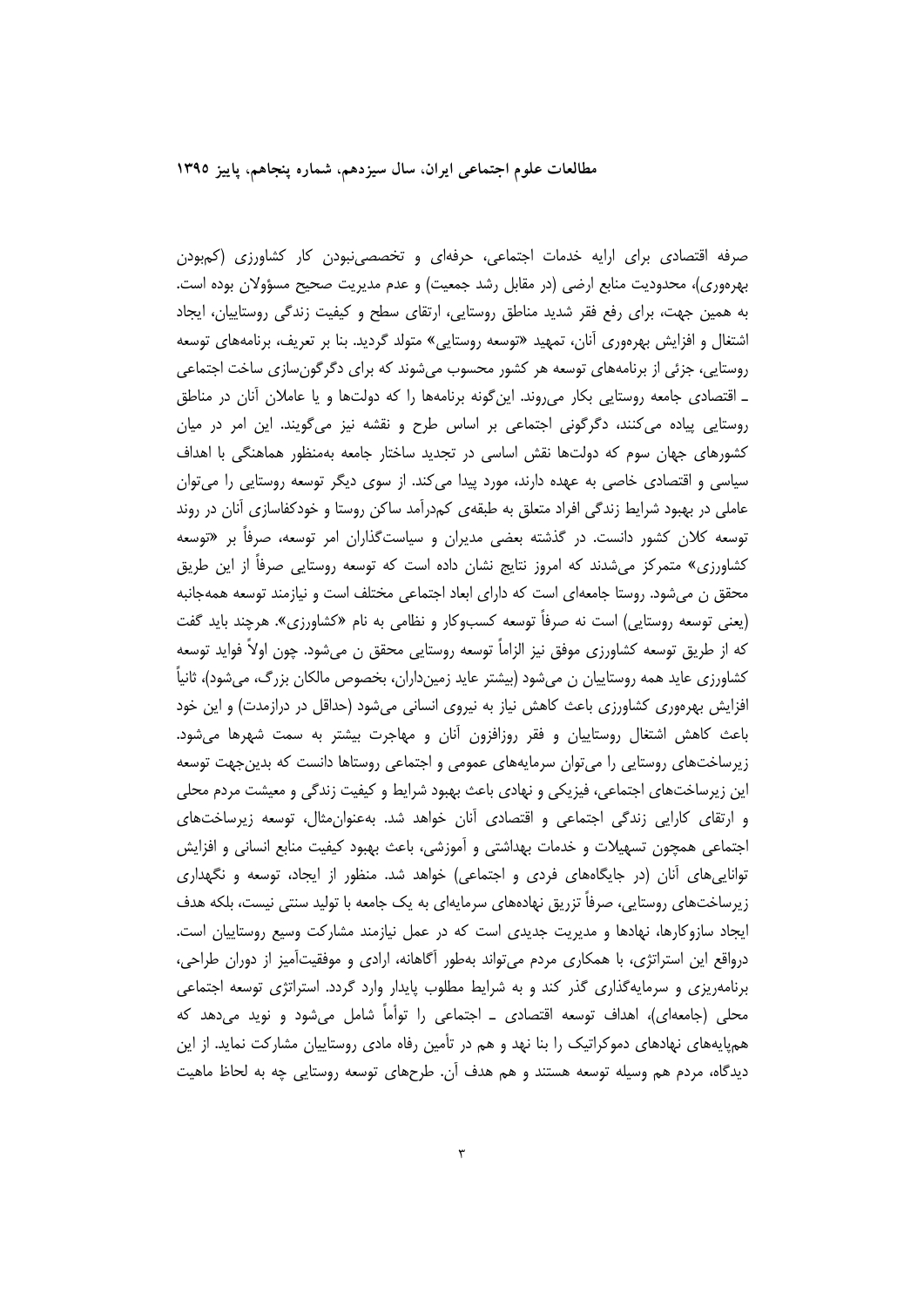طرحها و چه به خاطر محدودیت امکانات و منابع دولتی، نیازمند مشارکت مردم در ابعاد وسیع هستند. در این استراتژی باید با تلفیق مناسب رویکردهای بالا به پایین و پایین به بالا، امکان مشارکت گسترده مردم را در فرآیند توسعه روستایی فراهم آورد. محورهای اصلی این استراتژی عبارتاند از: ـ تأکید بیشتر بر نیازهای مردم ـ تشويق و افزايش مشاركت مردم در هر مرحله از فرآيند برنامهريزي ـ بسط و ترویج سرمایهگذاریهای کوچک که مردم قادر به اجرای آن باشند ــ کاهش هزینههای مردم و در مقابل افزایش درآمدهای آنان ـ تشویق مردم در جهت تداوم و نگهداری پروژههای توسعه (افزایش آگاهیهای مردم و کاهش

زمان و هزینه طرحها و پروژهها)

مشارکت در حکم وسیلهای برای گسترش و توزیع دوباره فرصتها با هدف اتخاذ تصمیمهای جمعی، همیاری در توسعه و بهرهمندی همگانی از ثمرات آن است. این مشارکت می تواند در تمامی مراحل مختلف تصمیمگیری، اجرا (عملیات، مدیریت و اطلاعرسانی)، تقسیم منافع و ارزیابی وجود داشته باشد. در برنامههای مختلف توسعهی جمهوری اسلامی نیز بر توسعهی روستاها مانند گسترش تکنولوژی اطلاعات، گسترش راههای ارتباطی و سایر زیرساختها برای کاهش مهاجرت، تثبیت جمعیت روستایی، محرومیتزدایی، حفظ و توسعهی محیطزیست (وزارت کشور، ۱۳۹۱) و . . . تأکید شده است. در نوسانات اقتصاد امروز، در تمامی کشورها، جوامع روستایی به دنبال استراتژیهایی برای ایجاد شغل، کسبوکار و انباشت سرمایه هستند. اگرچه تقریباً همهی روستاها در عرصهی رقابت در اقتصاد جدید جهانی، در تلاش برای ایجاد پایداری و حفظ آیندهی خود هستند، ولی این مسیر برای همهی روستاها چندان روشن و مشخص نیست. روند گسترش تمدن اطلاعاتی و دیگر عوامل بیسابقه، در حال حاضر در حال تغییر دادن جهان هستند. این تغییرات، چالش ها و فرصتهایی را برای سکونتگاههای روستایی ایجاد کردهاند. شناخت و درک هرچه بیشتر آینده و ناشناختههایی که فراروی انسانها و جوامع روستایی قرار دارد، از اهمیت زیادی برخوردار است. این شناخت به ما کمک می کند تا از خطر رویارویی با ناشناختهها دوری ننماییم. همچنین، آیندهشناسی این امکان را به انسانها میدهد که یکقدم پیشتر از حال گام بردارند. گسترش وسایل ارتباطی و اطلاعاتی جدید، تأثیر روزافزون علم و فنشناسی در شکل گیری آینده، پدیدآمدن مسائل عظیم چندبعدی باوجود گوناگونیهای علمی، اقتصادی، فنشناختی، سیاسی، فرهنگی و اجتماعی (مرادی پور و نوروزیان، ۱۳۸۴: ۴۵)؛ و علاوه بر آن، اتخاذ رویکردهای توسعه با استراتژی های اقتصاد با نفت یا بدون نفت در کشور، رشد و توسعهی تکنولوژی اطلاعات و ارتباطات در روستاها، گسترش شهرنشینی، صنعتی،شدن، گسترش مشاغل کوچک خانگی، افزایش سطح سواد، ارتباط دانشگاهها با قلمروهای تولید مانند کشاورزی و . . . ازجمله رویدادهای در حال وقوع هستند و احتمالاً رخدادهای آینده را تشکیل خواهند داد و تأثیر کلانی بر نظام سکونتی انسان خواهند داشت و آن را دچار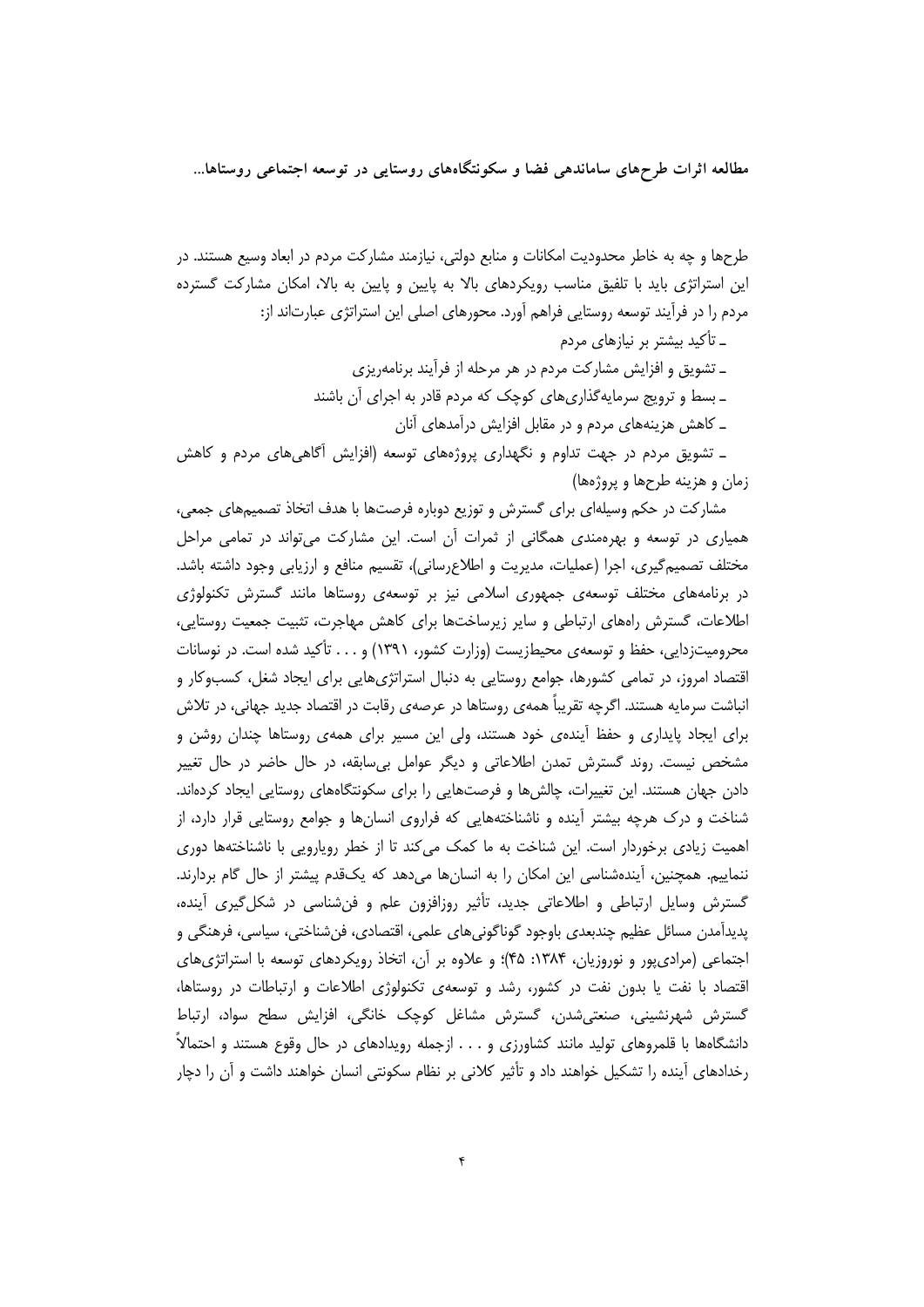تغییر و تحول خواهند کرد. شایان(کر است سکونتگاههای روستایی، همچون هر پدیدهای، در معرض تحول و دگرگونی قرار دارند. طی چند دهه اخیر، اجرای برنامهها و اقدامات متنوع توسط دستگاهها و نهادهای مختلف از یکسو و پیشرفت و نوآوری در عرصههای اجتماعی و اقتصادی از دیگر سو، زمینهساز دگرگونیهایی در محیطهای روستایی شده است هرچند این تحولات و دگرگونیها دارای منشأ بیرونی است بااین حال جلوههای گوناگونی از این دگرگونیها بهطور مختلف و در زمینههای متنوع بهویژه در ابعاد کالبدی ــ فیزیکی تجلی یافته است؛ اما در کنار اینها بر اساس بررسیهای انجامیافته یکی از مسائل اساسی جامعه روستایی در گذشته، فقدان برنامهای برای سازماندهی و تجهیز سنجیده و مناسب مراکز و فضاهای روستایی بوده است. به همین جهت پس از پیروزی انقلاب اسلامی طرحهای ساماندهی فضاها و مراکز روستایی بهعنوان راهبردی بااهمیت برای عمران و توسعه روستایی مورد تأکید و توجه قرار گرفت. به دلیل اهمیت این موضوع و تأثیر زیاد اینگونه طرحها در توسعه روستاها این پژوهش به دنبال نقش طرحهای ساماندهی فضا و سکونتگاههای روستایی در توسعه روستاهای استان اردبیل و میزان تحققپذیری کاربریهای پیشنهادی گردید. بدین ترتیب در پنج فصل با بررسی توصیفی ـ تحلیلی به نقش طرحهای ساماندهی فضا سکونتگاههای روستایی را در توسعه روستاهای سه بخش از شهرستان های بیلهسوار، مشکین شهر و خلخال و نیز میزان تحقق پذیری برنامههای پیشنهادی طرحهای مذکور پرداخته شد و بنا به نتایج بهدستآمده پیشنهادهایی ارائه شد. امید است پژوهش حاضر گامی در جهت راهگشایی مشکلات روستاها باشد.

در این تحقیق سعی خواهد شد الگوهای در پیش گرفتهشده در ساختار ساماندهی سکونتگاههای روستایی موردتوجه و تجزیهوتحلیل قرار گرفته و به دنبال هدف کلی زیر می باشد:

ـ ارزیابی میزان تأثیرگذاری طرحهای ساماندهی در توسعه سکونتگاههای روستایی

\_ تعیین نحوه استفاده از یافتههای مطالعات در برنامهریزیها و فعالیتهای توسعهای استان

ـ تعيين اصلاح ساختار موجود با هدف كاستن از مواد غيرضروري تخصيص و هزينه اعتبارات عمراني و افزایش سهم اعتباری سطوح و مکانهای مناسب، با هدف بهینه نمودن سرمایه گذاریهای عمرانی.

ـ تعیین شفافیت اهمیت اجرای طرحهای ساماندهی روستاها و نقش آن در میزان توسعه روستاها براي مسؤولين.

استان اردبیل با ۱۷۹۵۳ کیلومترمربع وسعت در شمال غربی فلات ایران جای گرفته و حدوداً ۱/۰۹ درصد مساحت کل کشور را تشکیل میدهد. این استان از شمال با جمهوری آذربایجان، از جنوب با استان زنجان، از غرب با آذربایجان شرقی و از شرق با استان گیلان همسایه است. بر اساس آخرین تقسیمات کشوری در سال ۱۳۸۵، شهرستانهای این استان عبارتاند از: اردبیل، بیلهسوار، پارس آباد، خلخال، کوثر، گرمی، مشکینِ شهر، نمین و نیر. شهرستان اردبیل مرکز استان اردبیل است. این استان در سال مذکور، حدود ۱۲۲۸۱۵۵ نفر جمعیت داشته است که از این تعداد ۵۸ درصد در نقاط شهری و ۲۲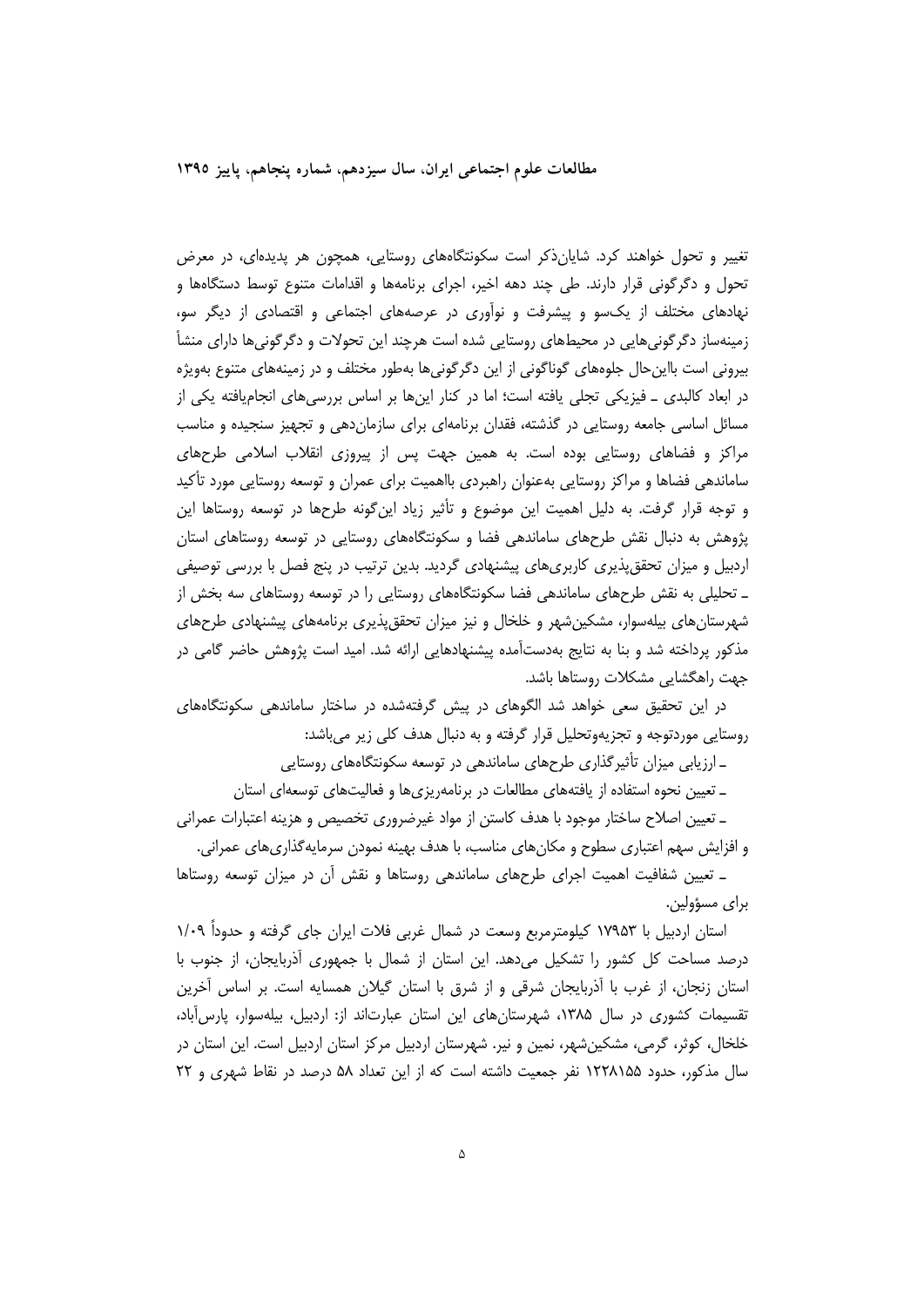درصد در نقاط روستایی و عشایری سکونت داشتهاند. ۵ شهرستان این استان حدود ۳۹۶ کیلومتر با کشور جمهوری آذربایجان مرز مشترک دارند. محصولات عمده زراعی استان گندم، جو، یونجه، عدس و سیبزمینی میباشند که بیشترین سطح زیر کشت را به خود اختصاص داده است. بر اساس آخرین تقسیمات سیاسی در آمارنامه سازمان مدیریت و برنامهریزی استان اردبیل سال ۱۳۸۸ دارای ۱۰ شهرستان، ۲۷ بخش، ۲۳ شهر، ۶۹ دهستان است (سالنامه آماری استان اردبیل، ۱۳۸۸). در استان اردبیل تاکنون ۱۱ طرح ساماندهی در ۹ شهرستان تهیه شده است که تاکنون هیچگونه ارزیابی در این مورد انجام نگرفته است این پژوهش به ارزیابی ۳ طرح ساماندهی در سه شهرستان مشکین شهر، بیلهسوار و خلخال ميپردازد.



شکل (۱): موقعیت جغرافیایی استان اردبیل در کشور و نقشه استان

| سال         | مجرى       | عنوان                                                                      | شهرستان   | رديف |
|-------------|------------|----------------------------------------------------------------------------|-----------|------|
| ۱۳۷۹        | بنياد مسكن | طرح ساماندهی فضایی ـ کالبدی سکونتگاههای روستایی بخش خورش رستم              | خلخال     |      |
| 1387        | بنياد مسكن | ساماندهی فضا و سکونتگاههای روستایی بخش مرکزی                               | مشكين شهر |      |
| 1381        | بنياد مسكن | طرح ساماندهی سکونتگاههای روستایی شهر اصلاندوز                              | پارس آباد | ٣    |
| ۱۳۸۰        | بنياد مسكن | طرح ساماندهی سکونتگاههای روستایی بخش مرکزی                                 | بيلەسوار  | ٤    |
| ۱۳۸۹        | بنياد مسكن | طرح ساماندهی کالبدی سکونتگاههای روستایی بخش فیروز                          | کو ثر     | ٥    |
| ۱۳۷۸        | بنياد مسكن | ساماندهی فضایی ـ کالبدی سکونتگاههای روستایی دهستان انگوت غربی              | گوهي      |      |
| <b>ITYY</b> | بنياد مسكن | طرح ساماندهی روستاهای پراکنده دهستان گرده                                  | نمين      | ۷    |
| <b>ITYA</b> | بنياد مسكن | طرح ساماندهی روستاهای پراکنده                                              | بيلەسوار  | ٨    |
| <b>۱۳۷۸</b> | بنياد مسكن | طرح ساماندهی روستاهای پراکنده دهستان اجارود شرقی                           | بيلەسوار  | ٩    |
| <b>1787</b> | بنياد مسكن | ساماندهی توسعه اقتصادی ـ اجتماعی فضاهای روستایی بخش مرکزی                  | خلخال     | ۱۰   |
| <b>1744</b> | بنياد مسكن | ساماندهی توسعه اقتصادی ـ اجتماعی فضای روستایی بخش مرکزی هیر شهرستان اردبیل | اردييل    | ۱۱   |
|             |            | مأخذ: بنیاد مسکن انقلاب اسلامی و جهاد کشاورزی استان اردبیل                 |           |      |

جدول (۱): توزیع طرحهای ساماندهی فضا و سکونتگاههای روستایی تهیه شده در استان اردبیل

جمعیت ساکن در محدوده استان اردبیل طی سه دوره آماری ۱۳۶۵ و ۱۳۷۵ و ۱۳۸۵ موردبررسی قرار گرفته است. بر اساس اطلاعات ارائهشده جمعیت این استان طبق نتایج حاصل از سرشماری جمعیت در سال ۱۳۶۵، معادل ۱۰۵۳۱۶۰ نفر بوده است. از این تعداد ۴۵۱۵۳۵ نفر معادل ۴۲/۹ درصد ساکن نقاط شهری و ۶۰۱۶۲۵ نفر معادل ۵۷/۱ درصد نقاط روستایی بودهاند. استان اردبیل در این دوره ۲/۱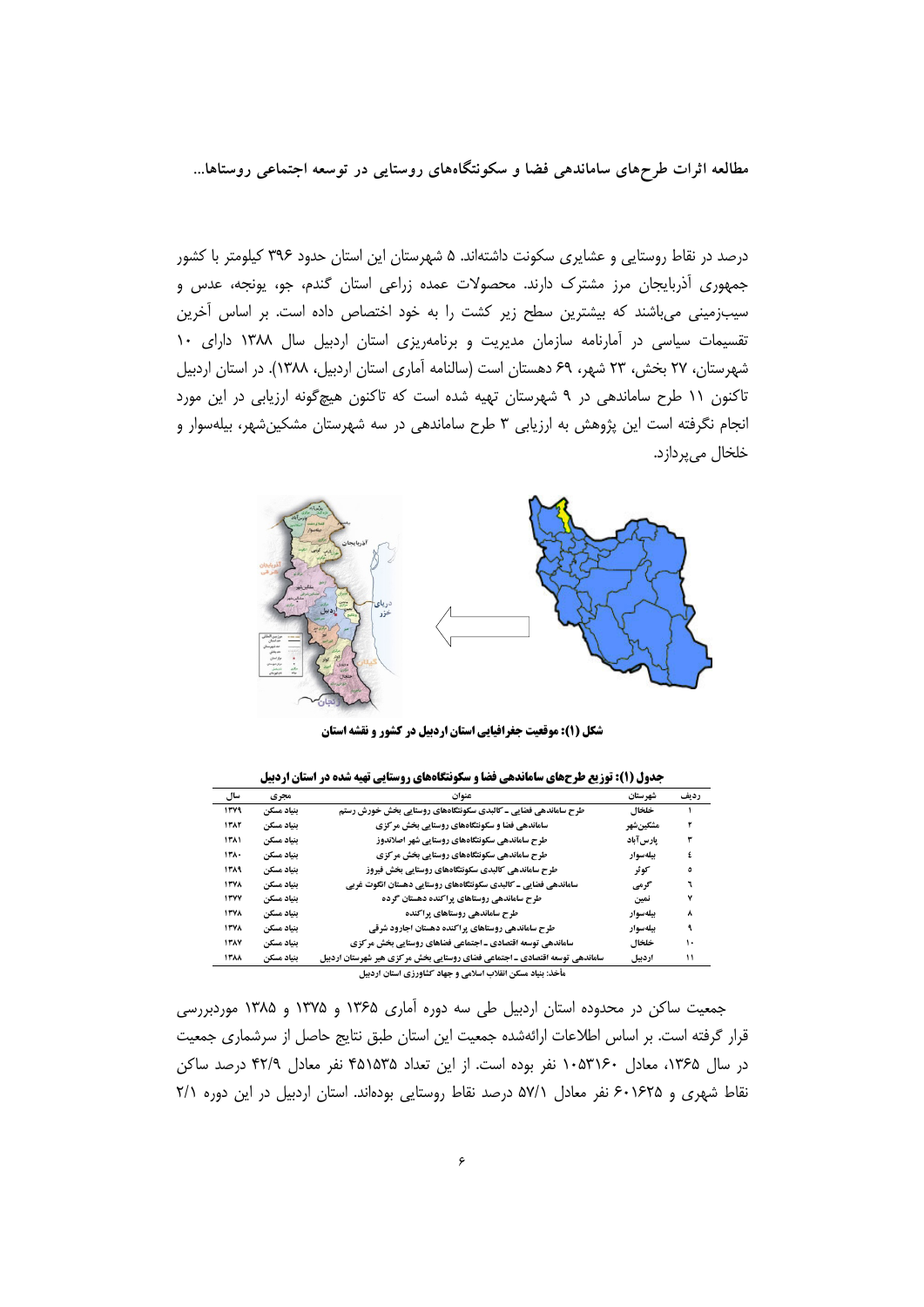درصد از کل جمعیت کشور، ۱/۶ درصد از جمعیت شهری کشور و ۳ درصد جمعیت روستایی کشور را به خود اختصاص داده است.

تعداد ۵۸۸۷۹۹ نفر معادل ۵۰/۲ درصد در نقاط شهری و ۵۸۴۷۹۶ نفر معادل ۴۹/۸ درصد، از کل جمعیت شهری کشور ۱/۵ درصد و از جمعیت روستایی کشور ۲/۷ درصد بوده است. در این دوره نیز استان اردبیل جایگاه یازدهم را ازنظر جمعیتی در کل کشور دارا بوده است. ادامه روند رشد جمعیت در دهه بعد نیز ادامه یافته و جمعیت استان در آخرین سرشماری عمومی نفوس و مسکن در آبانءاه سال ۱۳۸۵ به ۱۲۲۵۳۴۸ نفر افزایش یافته است. در این دوره میزان شهرنشینی نسبت به دورههای قبل افزایش یافته است و نقاط روستایی استان همانند سایر نقاط کشور جمعیت خود را به نفع نقاط شهری از دست دادهاند. در این استان، ۷۱۵۵۹۷ نفر معادل ۵۸/۴ درصد ساکن نقاط شهری و ۵۰۹۳۸۸ نفر معادل ۴۱/۵۷ درصد ساکن نقاط روستایی بوده و ۳۶۳ نفر معادل ۰/۰۳ درصد نیز جمعیت غیر ساکن استان را شامل شدهاند. در آخرین دوره سرشماری عموی نفوس و مسکن سهم جمعیتی استان اردبیل از کل جمعیت کشور به ۱/۷ درصد کاهش یافته است. سهم جمعیت شهری این استان از کل جمعیت شهری کشور با نسبت ۱/۵ درصد ثابت مانده و سهم جمعیت روستایی استان از کل جمعیت روستایی کشور به ٢/٣ درصد كاهش يافته است (جدول شماره ٢).

|               | ساکن در نقاط شهری | جمع           |               |                | شهر ستان    |
|---------------|-------------------|---------------|---------------|----------------|-------------|
| زن            | مر د              | زن            | مر د          | مردوزن         | کل استان    |
| <b>TOETE7</b> | <b>TOATOY</b>     | 7.9277        | <b>712728</b> | <b>ITTTAA1</b> | اردبيل      |
| <b>٢٠٩٨١٠</b> | <b>TIOVOA</b>     | <b>TV.TEE</b> | <b>TYAEVY</b> | OEATT          | بيلەسوار    |
| 1.5TV         | ۱۰۹۲۱             | <b>TYTEE</b>  | <b>TYYAT</b>  | 00.٢٦          | يارس آباد   |
| <b>ET107</b>  | <b>£</b> + AVY    | <b>A17AF</b>  | <b>AIVOL</b>  | ۱٦٣٤٣٧         | خلخال       |
| 22292         | <b>TTTEA</b>      | <b>EVTTE</b>  | 27191         | <b>13280</b>   | سر عین…     |
| <b>TYTY</b>   | 3292              | 12710         | 122.7         | <b>78771</b>   | كە ئې       |
| ۲۳۳۱۵         | 307.7             | <b>YUUTA</b>  | ۷۹٦١٤         | 109727         | مشكين شهر   |
| $107 - 1$     | <b>1012A</b>      | <b>ENNYL</b>  | <b>11091</b>  | <b>1177.</b>   | گرمي        |
| ۱۱۱۳۳         | ۱۰۷۳٦             | $r \cdots$    | ۳۹٦۳۰         | 09720          | نمين…       |
| 3120          | ۳۱٦٩              | 11.4A         | 111           | <b>TETAA</b>   | <b>نیر </b> |

جدول (۲): جمعیت خانوارهای معمولی در نقاط شهری و روستایی برحسب شهرستان: آبان ۱۳۸۵

جدول (3): جمعیت خانوارهای معمولی در نقاط شهری و روستایی برحسب شهرستان (دنباله)

|     | غير ساكن | ساكن در نقاط روستايي |                | شهر ستان   |  |
|-----|----------|----------------------|----------------|------------|--|
| زن  | مر د     | زن                   | مر د           | كل استان   |  |
| 1YT | ۱۹۰      | <b>TOEAIE</b>        | r008 - 1       | اردييل     |  |
| ٠   | ۰        | 1.020                | <b>71719</b>   | بيلەسوار   |  |
|     | ٠        | 178.7                | 17111          | پارس آباد  |  |
|     | ۰        | 39.47                | <b>£ + AYY</b> | خلخال      |  |
|     | ۰        | TTAET                | TTAET          | سرعين      |  |
| ۰   | ۰        | <b>1.02A</b>         | ۱۰۹۱۲          | کو ثر      |  |
| 1YT | ١٨٩      | 2712.                | EETIY          | مشكينشهر … |  |
| ٠   | ۰        | <b>٣١٠٧٥</b>         | ٣٩٤٤٦          | گرمي       |  |
|     |          | <b>IAAAY</b>         | 18892          | نمين       |  |
|     |          | <b>ARET</b>          | ۹۰۳۱           | نير…       |  |
|     |          | .                    | $\ldots$ f     |            |  |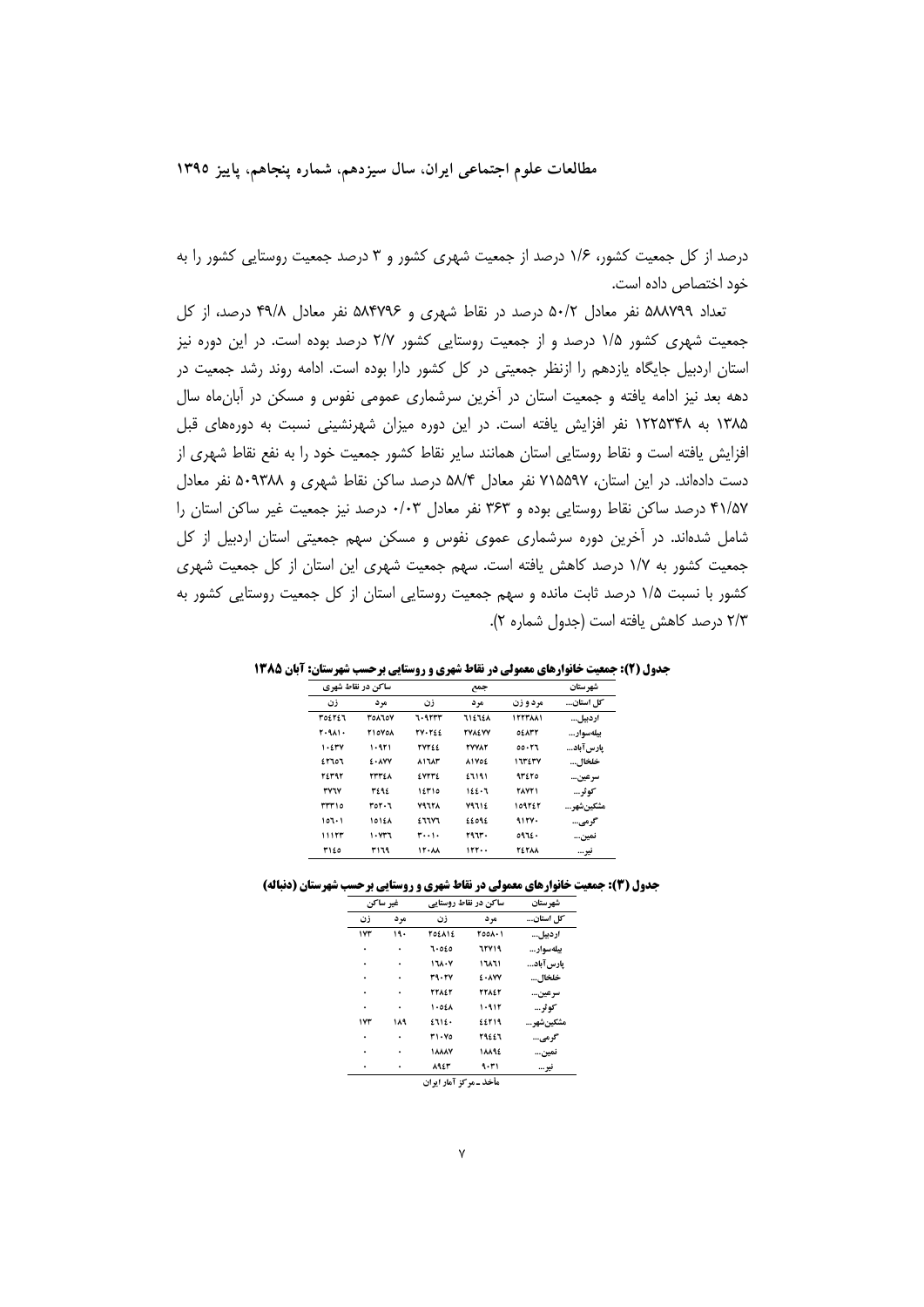#### **ایزار و روش تحقیق**

در تحقیق حاضر، علاوه بر تصویرسازی آنچه هست به تشریح و تبیین دلایل چگونه بودن و چرایی وضعیت مسئله و ابعاد أن پرداخته شده است. برای تبیین و توجیه دلایل، نیاز به تکیهگاه استدلالی محکمی بود. این تکیهگاه از طریق جستجو در ادبیات و مباحث نظری تحقیق و تدوین گزارهها و قضایای کلی موجود دربارهی توسعه روستایی، طرحهای ساماندهی فضا و سکونتگاههای روستایی و نقش آن در توسعه روستاها فراهم شده است؛ بنابراین، روش تحقیق مورداستفاده نوع کاربردی، به شیوه توصیفی و تحلیل است؛ زیرا ارزیابی نقش طرحهای ساماندهی تحقیق بوده که نتایج حاصل از آن می¤واند برنامهریزان و تصمیمگیرندگان امر را درزمینه امور مدیریت و برنامهریزی روستایی رهنمون باشد. از جنبه جمع[وری اطلاعات بهویژه در زمینه شناسایی و ارزیابی طرحهای ساماندهی، تحقیق از نوع توصیفی است. افزون بر این توصیف ویژگیهای جامعه موردمطالعه و ویژگیهای طبیعی و انسانی از نوع توصیفی بودن تحقیق را بیش(زپیش روشن میسازد و به دلیل ارتباط بین متغیرهای نقش طرحهای ساماندهی فضا و سکونتگاههای روستایی در توسعه روستاها در سه بعد اصلی آن اجتماعي \_ فرهنگي، اقتصادي، محيطي \_ كالبدي از نوع تحليلي است.



شکل (۲): مدل مراحل انجام پژوهش و کار میدانی (یافتههای تحقیق)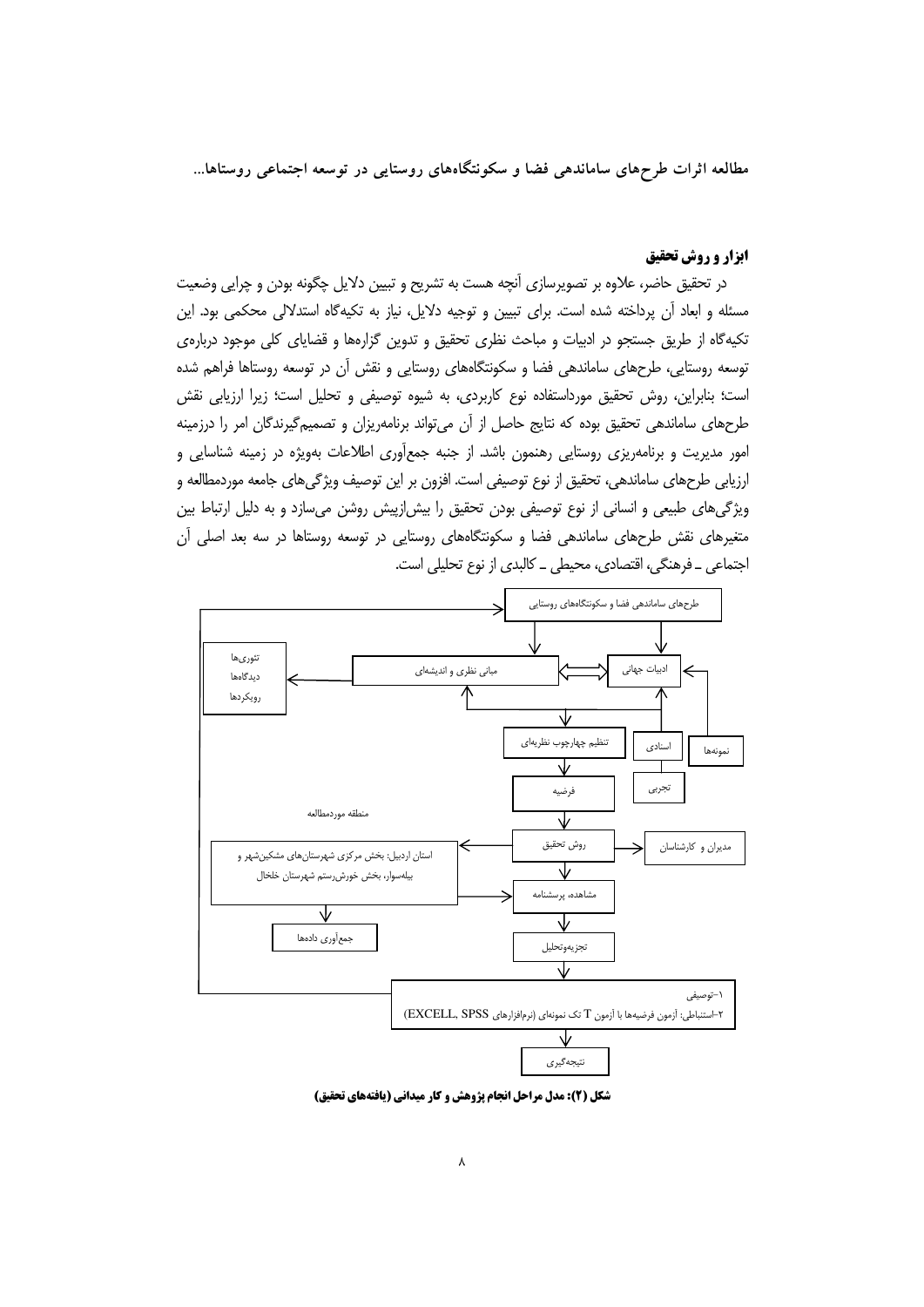در پژوهش های اجتماعی \_ اقتصادی، پردازش دادهها معمولاً در دو سطح انجام می گیرد. این سطحها عبارتاند از: ١\_ توصيف دادهها و ٢\_ تجزيهوتحليل و تبيين روابط بين دادهها.

یکی از ویژگیهای مهم تحقیقات توصیفی ــ تحلیلی، استفاده از ابزارهای استاندارد گردآوری دادهها می باشد که با دو شیوه دادههای ثانویه و اسنادی ــ مراکز آمار و طراحی و استفاده از پرسشنامه و یا انجام مصاحبه حضوری یا افراد جامعه دادههای موردنیاز تحقیق (دادههای اولیه) جمعآوری میشود. در این تحقیق جهت آزمون ۳ فرضیه نخست شاخص ها و متغیرهای پرسشنامه با مشورت با استادانی گردآوری گردید. سپس به روش طیف لیکرت در سه بعد اجتماعي \_ فرهنگي، اقتصادي، كالبدي \_ محيطي با پنج گزينه پاسخ آماده شد و از پاسخگويان (مديران و کارشناسان استانی، شهرستان و بخشی) خواسته شد تا میزان هریک از موارد را در قالب ۵ طیف گزینهای (لیکرت) بسیار زیاد، زیاد، متوسط، کم و بسیار کم علامت گذاری نماید. بهمنظور تجزیهوتحلیل یافتههای تحقیق، ابتدا پرسشنامههای تکمیل شده کدگذاری شدند، سپس دادههای کدگذاری شده به نرمافزار رایانهای spss انتقال داده شد و با استفاده از آزمون آماری T تک نمونهای به آزمون سه فرضیه پرداخته شد در مرحله توصیف دادهها، جامعه موردمطالعه با توجه به متغیرهای موردنظر توصیفشده و تصویری از وضعیت موجود ارایه گردید. پس از انجام عملیات آماری از جداول درصد، میانگین، نمودارها و . . . استفاده شد.

در مرحله بعد یعنی در آزمون فرضیه چهارم جهت اطلاع و آگاهی از نحوه اجرا و اجرا نشدن پیشنهادهای ارائهشده در طرحهای ساماندهی فضا و سکونتگاههای روستایی با مراجعه به میدان موردمطالعه از تکتک اجزا و عدم اجرای پیشنهادها اطلاعاتی بهدست آمد و با استفاده از نرمافزار Excel (محاسبات ریاضی و آماری و نمودارها) توضیح و نشان داده شد. در این مطالعه جامعه آماری دربر گیرنده بخش هایی از استان اردبیل می باشد که دارای طرح ساماندهی فضا و سکونتگاههای روستایی می باشند که شامل ۱۱ طرح می باشد و عبارتاند از:

بخش مرکزی و بخش خورش رستم شهرستان خلخال، بخش مرکزی شهرستان مشکین شهر، بخش اصلاندوز شهرستان پارس آباد، بخش مرکزی و دهستان قشلاق شرقی و دهستان اجارود شرقی شهرستان بیلەسوار، یخش فیروز شهرستان کوثر، دهستان انگوت غربی شهرستان گرمی، دهستان گرده شهرستان نمین، بخش مرکزی هیر شهرستان اردبیل.

| سال                | مجرى         | عنوان                                                                          | شهرستان   | رديف |
|--------------------|--------------|--------------------------------------------------------------------------------|-----------|------|
| 11.41              | بنياد مسكن   | طرح ساماندهی فضایی ـ کالبدی سکونتگاههای روستایی بخش خورش رستم                  | خلخال     |      |
| 1387               | بنياد مسكن   | ساماندهی فضایی و سکونتگاههای روستایی بخش مرکزی                                 | مشكين شهر | ۲    |
| 1111               | بنياد مسكن   | طرح ساماندهی سکونتگاههای روستایی بخش اصلاندوز                                  | پارس آباد | ٣    |
| 11.1               | بنياد مسكن   | طرح ساماندهی سکونتگاههای روستایی بخش مرکزی                                     | بيلەسوار  | ٤    |
| ۱۳۸۹               | بنياد مسكن   | طرح ساماندهی کالبدی سکونتگاههای روستایی بخش فیروز                              | کو ثر     | ٥    |
| <b>1778</b>        | بنياد مسكن   | طرح ساماندهی فضایی ـ کالبدی سکونتگاههای روستایی دهستان انگوت غربی              | گرمی      |      |
| <b>1۳YY</b>        | بنياد مسكن   | طرح ساماندهی روستاهای پراکنده دهستان گرده                                      | نمين      | ۷    |
| <b>1778</b>        | بنياد مسكن   | طرح ساماندهی روستاهای پراکنده دهستان قشلاق شرقی                                | بيلەسوار  | ٨    |
| <b>ITYA</b>        | بنياد مسكن   | طرح ساماندهی روستاهای پراکنده دهستان اجارود شرقی                               | بيلەسوار  |      |
| <b><i>ITAY</i></b> | جهاد كشاورزي | ساماندهی توسعه اقتصادی ـ اجتماعی ـ فضاهای روستایی بخش مرکزی                    | خلخال     | ۱۰   |
| <b>1744</b>        | جهاد كشاورزي | ساماندهی توسعه اقتصادی ـ اجتماعی ـ فضاهای روستایی بخش مرکزی هیر شهرستان اردبیل | اردييل    | ۱۱   |
|                    |              | الأمناء استبدادا والمناد والمتعارض والمستسمع                                   |           |      |

جدول (4): توزیع طرحهای ساماندهی فضا و سکونتگاههای روستایی تهیهشده در استان اردبیل

مأخذ: بنیاد مسکن انقلاب اسلامی و جهاد کشاورزی استان، ۱۳۸۹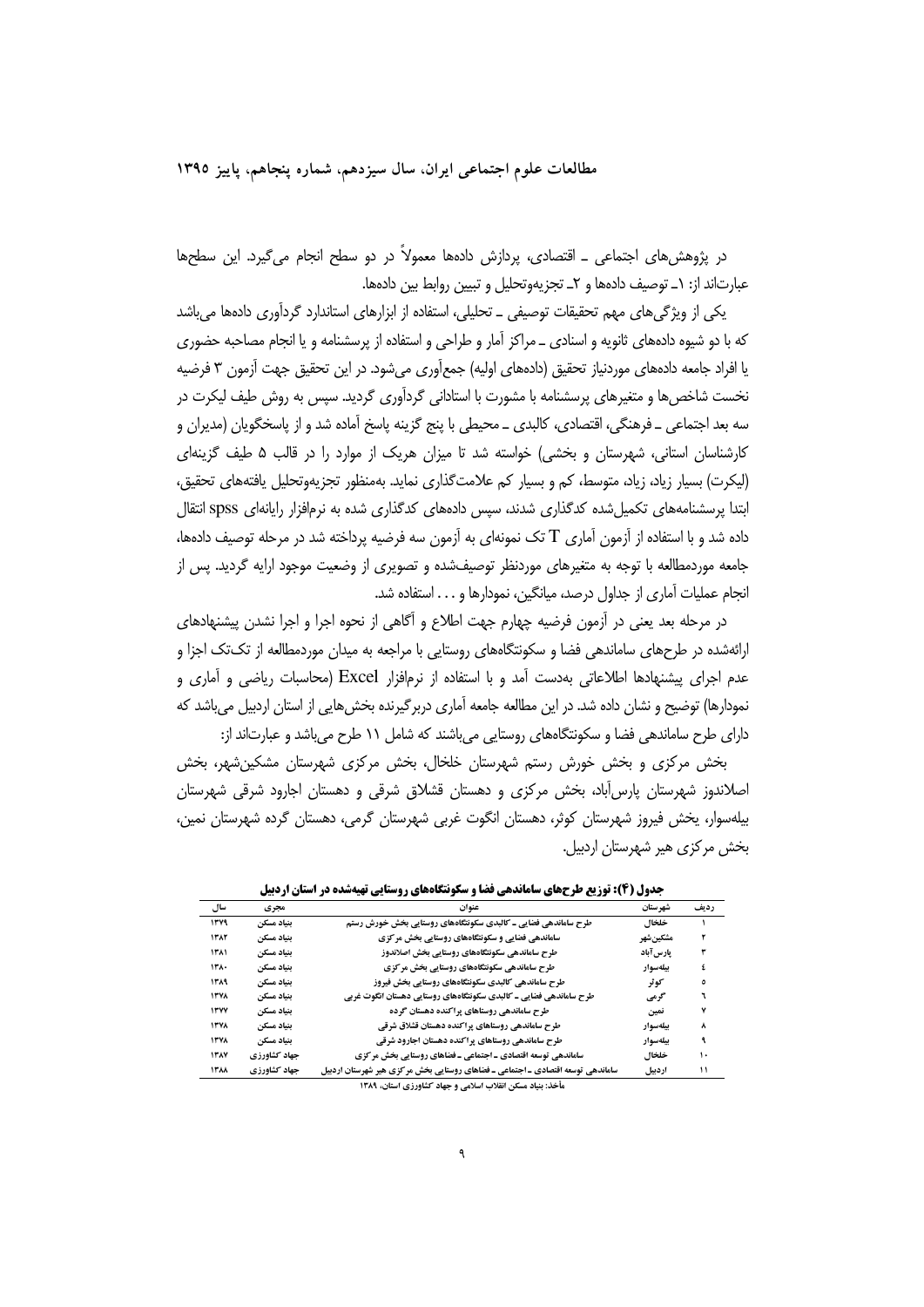براي تبيين فرضيه تحقيق، متغيرهاي موردمطالعه شامل طرحهاي ساماندهي منطقه موردمطالعه، شاخصهای توسعه بهعنوان متغیر مستقل و بخش مرکزی روستاهای شهرستان بیلهسوار و مشکین شهر و بخش فیروز خلخال متغیر وابسته است که هریک به اجزای خود تقسیم و مورد توصیف و تحلیل قرار گرفته است (جدول ۵).

جدول 5 ـ متغیرهای مستقل و وابسته

| گویههای مربوط به هریک از متغیرهای مستقل                                                                       | متغيرهاي مستقل                |
|---------------------------------------------------------------------------------------------------------------|-------------------------------|
| میزان آشنایی، ارتباط با توسعه روستایی، آشنایی روستاییان، موفقیت، مشارکت مردم، کاهش مهاجرت، افزایش جمعیت،      | شاخصهای اجتماعی ـ فرهنگی      |
| توزیع بهینه فضاهای آموزشی، طرح هادی، مراکز iCt                                                                |                               |
| بهسازی و مقاومسازی مسکن روستایی، مسکن غیراستاندارد، افزایش درآمد روستاییان، اجرای طرحهای عمرانی، افزایش       | شاخصهاي اقتصادي               |
| اعتبارات عمراني                                                                                               |                               |
| مرغوبیت مصالح به کاررفته، افزایش کیفیت بناها، تراکم خانوار در واحد مسکونی، افزایش کیفیت راههای ارتباطی، مراکز | شاخصهای کالبدی ـ محیطی        |
| خدمات ارتباطی، شبکه برق روستایی، استفاده بهینه کاربری اراضی، میزان تحقق کاربری پیشنهادی، افزایش بهداشت، توسعه |                               |
| گردشگری، افزایش سبزینگی                                                                                       |                               |
| گویههای مربوط به هریک از متغیرهای وابسته                                                                      | متغيرهاي وابسته               |
| بخش مرکزی بیلهسوار، بخش مرکزی شهرستان مشکینشهر، بخش خورش رستم شهرستان خلخال                                   | توسعه بخشهاى منطقه موردمطالعه |



شکل (3): مدل مفهومی تحقیق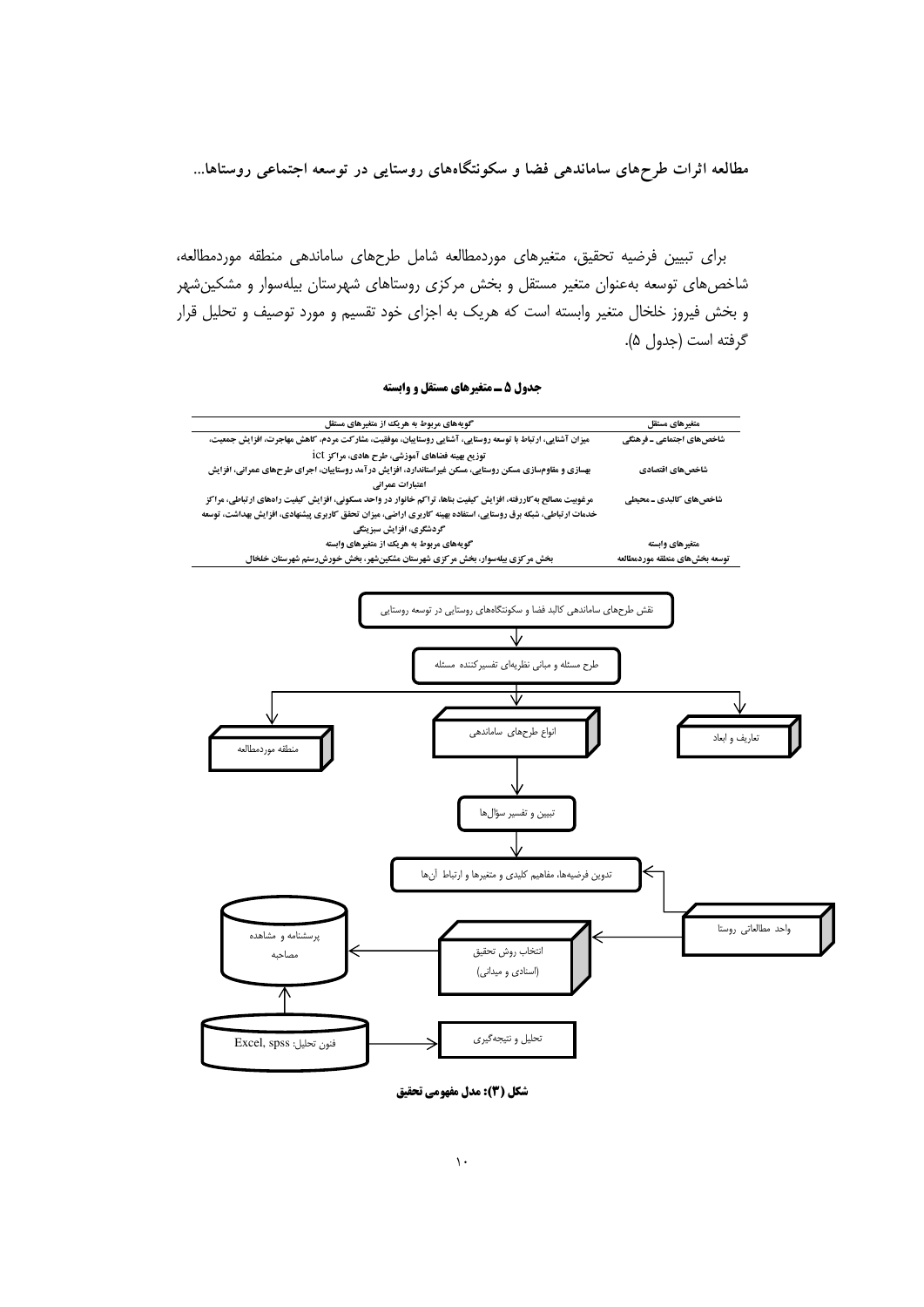مطالعات علوم اجتماعی ایران، سال سیزدهم، شماره پنجاهم، پاییز ۱۳۹۵

## **یحث و نتیجهگیری**

در شرایطی که جامعه روستایی با مسائلی روبرو است مطالعه ساماندهی روستا نمی تواند در قالب شرح خدمات و سیاست متداول طرحهای شهرستان و یا هادی و . . . مطالعه شود نگاهی به چگونگی اجرای طرحهای ساماندهی فضا و سکونتگاههای روستایی مناطق موردمطالعه نشان میدهد که بخش اعظم آنها تحقق پیدا نکرده است زیرا در تدوین و تنظیم آنها اولاً همه مسائل بهطور دقیق موردتوجه قرار نگرفتهاند و ثانياً، نهتنها نظرات مردم ملحوظ نشده است بلكه تا حد امكان طرح تا مرحله تصويب و حتى در مواردی بعد از تصویب از مردم مخفی نگه داشته میشود لذا روند فعالیتهای مردم سو و سمت خود را دارد و طرحها هم حرفهای خود را سعی در انطباق آنها بعضاً مشکلات سیاسی و اجتماعی هم پدید میآورد. درواقع رویکرد غیربومی به نحوه تهیه طرحهای ساماندهی، تکیه بر استاندارهای طراحی شهری یا مشارکت ندادن روستائیان و عدم استفاده از نظرات اهالی و ضعف مشاورین و متخصصین و مسئولان ناأشنا به طرحهای ساماندهی در منطقه موردمطالعه موجب ناکارآمدی طرحهای ساماندهی فضا و سکونتگاههای روستایی شده است. از سوی دیگر محدودیت اعتبارات عمرانی و منابع مالی تخصیص اعتبارات بدون در نظر گرفتن اعتبار موردنیاز پروژهها در امر توسعه روستایی موجب نزول کیفیت کالبدی و بروز مشکلات و نابسامانی محیطی در روستاها گردیده است.

ناهماهنگی دستگاهها و سازمانهای دستاندرکار توسعه روستایی و عدم مدیریت واحد بر روستاها و ضعف نظارت از دیگر مشکلات طرحهای روستایی میباشد این بحث هم در سطح دستگاههای اجرایی دولتی و هم در سطح نهادهای محلی قابل مشاهده است.

همچنین عدم توجه به اولویتهای ارائهشده در طرحهای مطالعه شده از سوی برنامه ریزان و مدیران در زمینه اجرای طرحهای روستایی باعث صرف هزینههای بالا و عدم پیشرفت مناسب پروژهها و بهصورت کلی عدم تحقق کامل طرحها گردیده است تشکیل اداره کل امور روستایی در استانداریها که بهمنظور هماهنگ کردن این دستگاهها تشکیل گردیده تا به امروز نتوانسته است تأثیر مهم و قابل دفاعی در این خصوص داشته باشد.

مطالعات وضع موجود و تجزيهوتحليل طرحهاى موردمطالعه نشان داد كه اين طرحها نسبتاً جامع بوده و همه زمینههای محیطی، اقتصادی، اجتماعی و فضایی ـ کالبدی را در برمی گیرد. ولی متأسفانه نتیجه این طرحها صرفاً ماهیت فضایی ــ کالبدی و پیشنهادهای مشخصی در آن برای ساماندهی اقتصادی - اجتماعی نواحی روستایی ازجمله در زمینههای تولید و اشتغال وجود ندارد.

با عنایت به موضوعات طرحشده در بخش های پیشین بهدستآمده موارد زیر جهت تحقق برنامههای طرحهای ساماندهی پیشنهاد می گردد:

ـ اجرای هر طرحی مستلزم کسب شناخت از شرایط مطلوب و پتانسیلهای تسهیل کننده از یکسو و موانع و تنگناهای پیش رو، از سوی دیگر است در اغلب روستاهای تحت مطالعه، عدم زمینهپابی و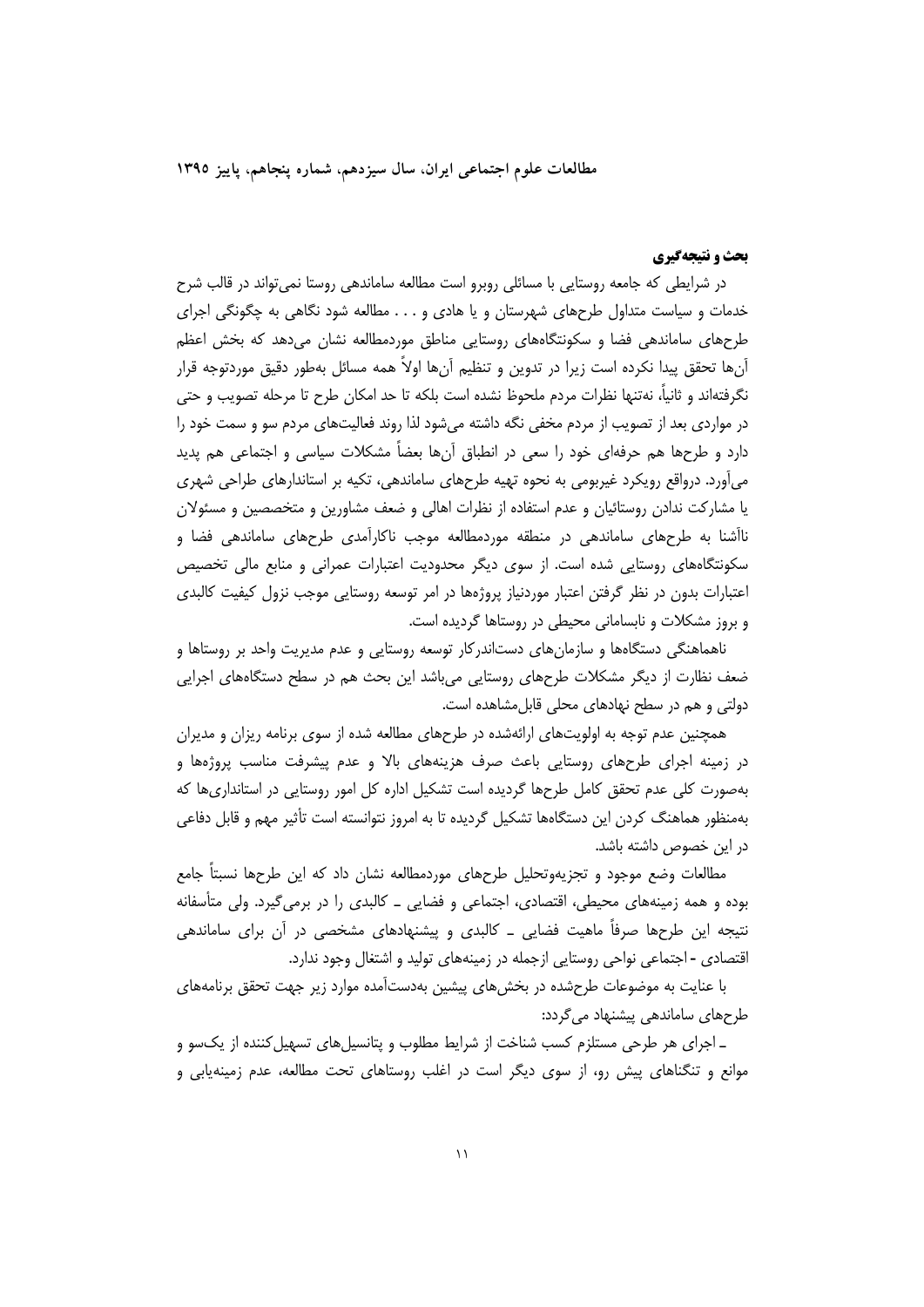امکان سنجی اجرای طرح منجر به بروز نارضایتی از شیوه اجرای طرح و همچنین ناخرسندی از مجریان و حتی نهادهای محلی شده است. ازاین رو زمینهپابی و امکان سنجی پیشنهادهای مندرج در طرح امری ضروری است در این مسیر توجه به مکان و میزان مشارکت ساکنان بومی در طرح اهمیت خاصی دارد.

ـ توجه به رأى و نظر مردم و تجربيات آنها بهويژه در مرحله تهيه طرح و تصويب آن بسيار حائز اهمیت می باشد مشارکت مردم زمانی امکان پذیر شده و تأثیر مطلوبی در اجرای طرح و محقق شدن طرح بهجای خواهد نهاد که روستاییان از همان ابتدا نسبت بدان احساس تعلق پیدا کنند نهادهای محلی نیز بیش از مردم می باید مدنظر باشند زیرا آن ها رهبران محلی جامعه روستایی می باشند.

ـ یکی از جنبههای پراهمیت و بنیادین در ارتباط با تهیه طرح قابلیت و کارآمدی مشاوران طرح می باشد. اکثر مشاوران طرحهای روستاهای موردمطالعه، از نقصهای متعددی برخوردارند که مهم ترین آن صوری برخورد کردن با کالبد روستا، بدون توجه کافی به جنبههای اجتماعی و فرهنگی و اقتصادی آن است به کارگیری مشاورانی که دارای تخصص برنامهریزی روستایی میباشند بسیاری از چنین نقایص را برطرف خواهند کرد.

۔ کمیتههای فنی کارگروه مسکن و شهرسازی که وظیفه بررسی طرحهای پیشنهادی را بهعهده دارند می بایست از اعضایی ترکیب یافته باشند که در حوزههای مختلف حیات روستایی صاحبنظر باشند. اعضای این کمیتهها میبایست حتی|لامکان متشکل از متخصصین رشتههای معماری و نوسازی روستاها، گرایش های متعدد جغرافیا، عمران، محیطزیست، اقتصاد، جامعهشناسی و سایر رشتههای مرتبط با جامعه روستایی باشند.

ـ اصلاح قوانین مربوط به روستاها و تفکیک وظایف دستگاههای اجرائی و مشخص شدن متولی روستاها از مهمترین برنامههایی است که میتواند آشفتگی برنامهریزی حاضر را در مورد روستاها برطرف کرده و باعث سرعت بخشیدن به روند توسعه روستاها گردد.

ـ افزایش أگاهی متولیان محلی، مدیران و مسئولان و کارشناسان استانی و شهرستانی مرتبط با امور روستایی و ضرورت توجه آنان بهمنزله سازمانی از طریق آموزش می تواند سبب اجرایی شدن طرح و رعایت ضوابط و مقررات گردد.

ـ توجه ویژه از طرف مدیران و مسئولین استانی و شهرستانی به طرحهای مطالعاتی و تهیهشده در امر توسعه روستاها و استفاده از پیشنهادها و راهبردهای تهیهشده در طرح در اجرای برنامهها و پروژهها و جلوگیری از سلیقهای برخورد کردن در اجرای طرحها و پروژهها.

ـ تهیه طرحهای ساماندهی که از طرف قانون گذار و مجلس شورای اسلامی در جهت توسعه روستاها ضرورت يافته است و مي!يست پس از تصويب و ابلاغ به قوه مجريه به لحاظ اهميت أنها در كليه استانها و برای هر بخش در یک مقطع زمانی تهیه و با توجه به اهمیت طرح اولویتها مشخص و بهعنوان چشمانداز توسعه در اجرای برنامههای توسعه روستایی قرار گیرد که از این طریق با توجه به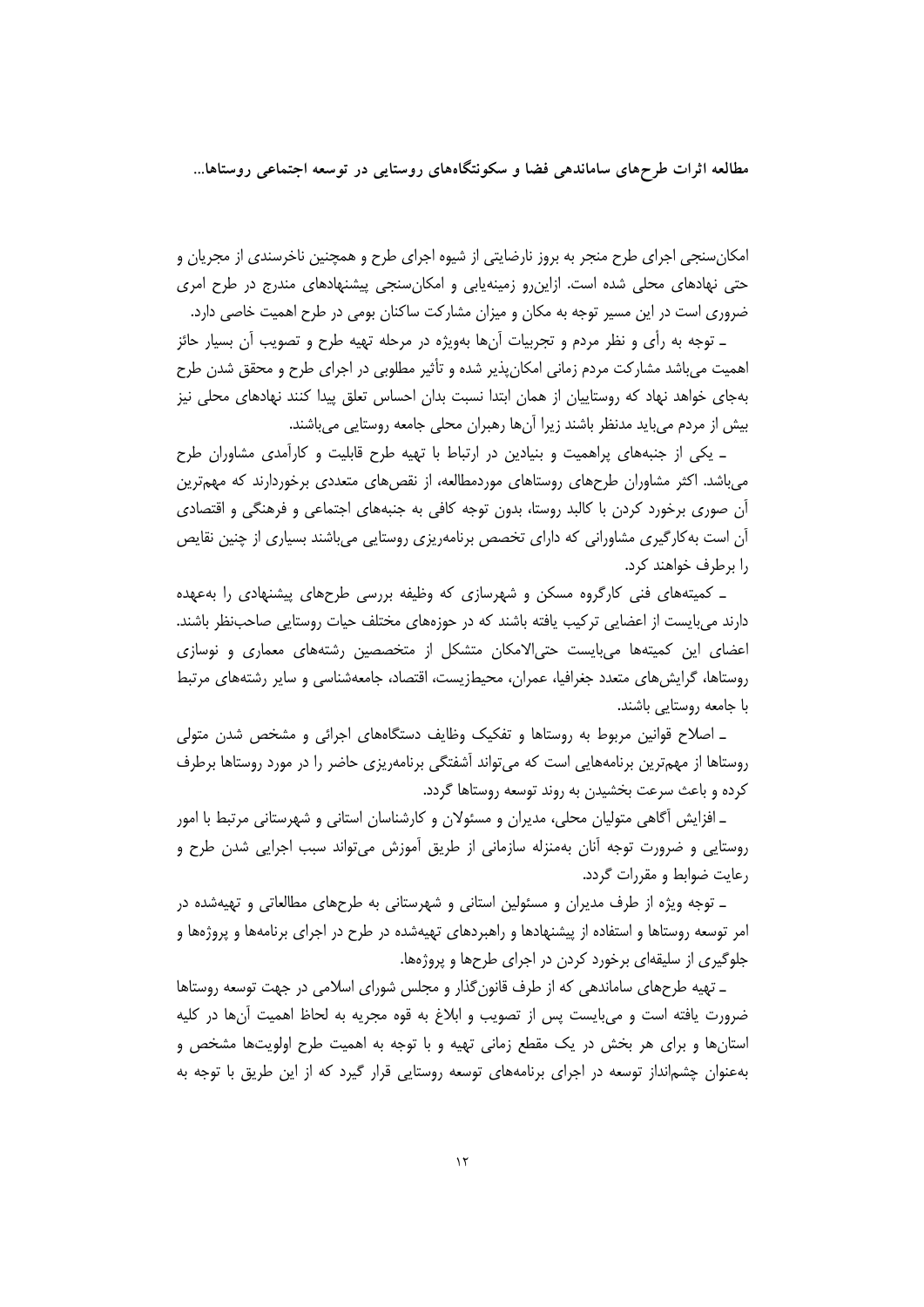الویت بندیِهای انجامگرفته از برخوردهای سلیقهای توسط مسئولین و دخالت نمایندگان مجلس جلوگیری مجلس شده و باعث سرعت بخشیدن به اجرای طرحهای ساماندهی گردد.

ــ سازمان جهاد کشاورزی و بنیاد مسکن بهصورت جداگانه تهیه طرحهای ساماندهی فضا و سکونتگاههای روستایی را عهدهدار میباشند که اینگونه شیوه تهیه طرح برای توسعه روستاها شیوه غلط بوده و بایستی در تهیه طرحهای ساماندهی که هدف آن توسعه روستاها میباشد توسط یک نهاد مطالعه گردد لذا تهیه طرح ساماندهی توسط یک نهاد که میتواند موفقتر و از هدر رفتن اعتبارات و موازی کاری جلوگیری نماید تهیه گردد.

# منابع و مآخذ

١ـ آسايش، ح. (١٣٧۶). اصول و روشهاى برنامهريزى روستايي. انتشارات پيام نور.

۲\_ آمار، ت. (۱۳۷۵). امکان سنجی استقرار بهینه سکونتگاههای روستایی بخش رحمتآباد و بلوکات. مجموعه مقالات سمینار ساماندهی روستاهای پراکنده. ص ۳۲\_۴۴.

٣\_ ازكيا، م؛ غفاري، غ. (١٣٨٣). توسعه روستايي با تأكيد بر ايران. انتشارات ني.

۴\_ افتخاري، ع. 5: أزاد ارمكي، ت. (١٣٧٩). اقتصاد توسعه پايدار. مركز مطالعات و پژوهش هاي بازر گانے ،

۵\_ افتخاری، ع. ٫. (۱۳۸۲). جایگاه روستا در فرآیند توسعه ملی از دیدگاه صاحب نظران. موسسه توسعه روستايي ايران.

۶ \_ افراخته، ح. (۱۳۷۵). ارزشیابی نتایج حاصله از اجرای طرحهای ساماندهی روستایی در کشور «مطالعه موردی استان سیستان و بلوچستان». مجموعه مقالات سمینار ساماندهی روستاهای پراکنده. ص ۸۶ \_۹۷.

٧\_ باباپور، ع؛ پرنیان، ح؛ محمدی سراب، ع؛ اسماعیلی نیری، ی. (١٣٨٣). جغرافیای استان اردبیل. نشر کتابهای درسی ایران.

٨ ـ پایلي پزدې، م. ح؛ امیرابراهیمې، م. (١٣٨۶). نظریههای توسعه روستایي. انتشارات سمت.

۹\_ پورطاهري، م؛ افتخاري، ع. ر؛ بدري، س. (۱۳۹۰). راهبردها و سياستهاي توسعه كالبدى سکونتگاههای روستایی. نشر بنیاد مسکن انقلاب اسلامی.

١٠\_ تودارو، م. (١٣۶٨). توسعه اقتصادي در جهان سوم. جلد دوم. مترجمان غلامعلي فرجادي و حميد سهرابي. نشر سازمان برنامهوبودجه.

١١\_ تقديسي، ا؛ احمدي شاپوراًبادي، م. ع. (١٣٩١). مهاجرت و سالخوردگي جمعيت روستايي ايران: چالشی فراروی توسعه پایدار روستایی. فصلنامه تحقیقات جغرافیایی. ۲۷ (۱۰۴). ص ۱۶۴\_۱۳۳.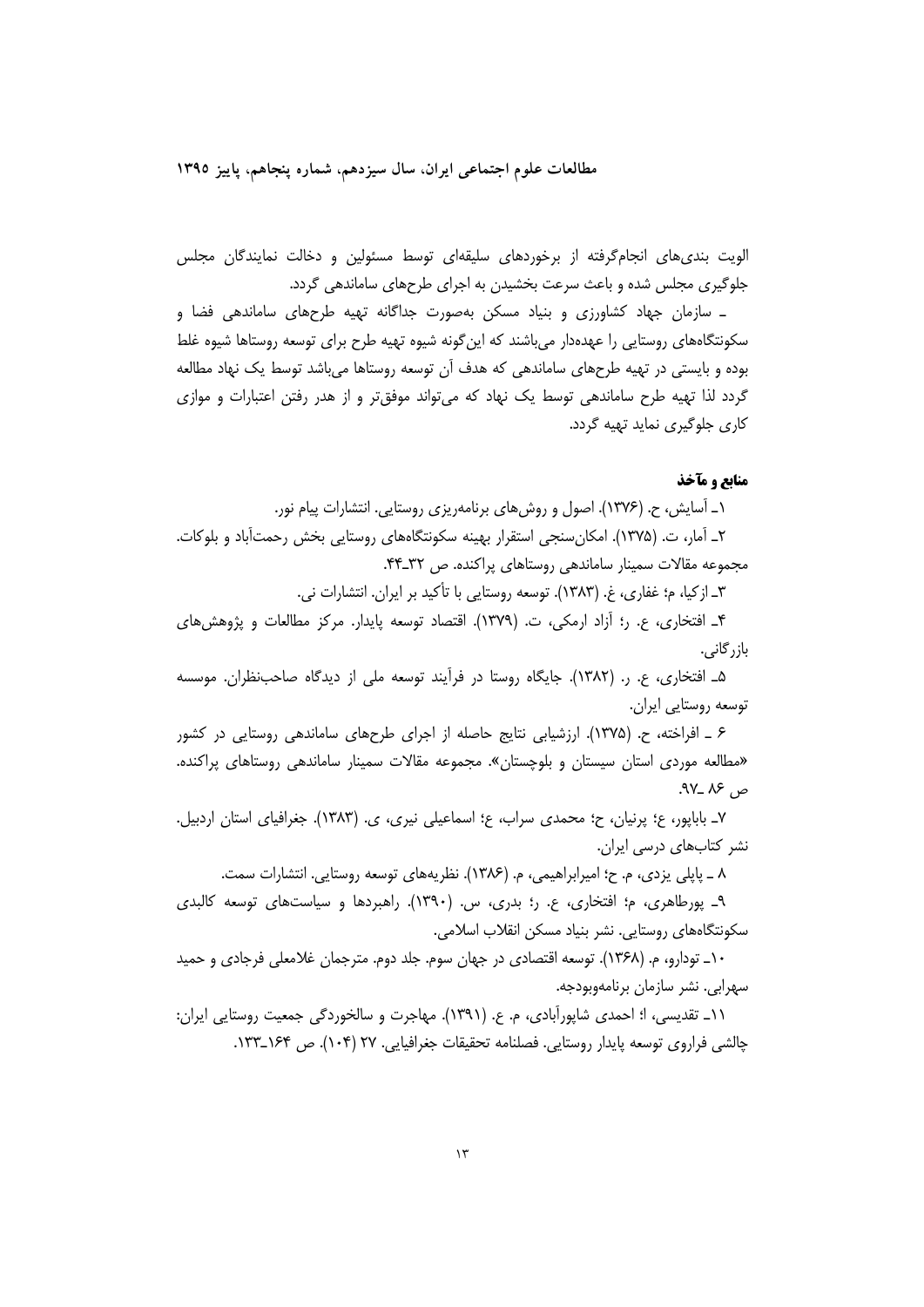۱۲\_ جمعهپور، م. (۱۳۸۵). مقدمهای بر برنامهریزی توسعه روستایی. دیدگاهها و روشها. انتشارات سمت

١٣\_ رضواني، م. (١٣٧۵). ساماندهي روستاهاي پراكنده در جلگه دشتياري. مجموعه مقالات سمينار ساماندهی روستاهای پراکنده. ص ۳۲۲\_۳۳۷.

> ۱۴\_ رضوانی، م. (۱۳۸۳). مقدمهای بر برنامهریزی روستایی در ایران. نشر قومس. ۱۵\_ زمرديان، م. (۱۳۶۴). اصول و مباني عمران ناحيهاي. چاپ طلوع آزادي.

۱۶\_ سبحانی، ف. (۱۳۸۸). بررسی میزان تحقق کاربریهای پیشنهادی در افق زمانی طرحهای هادی روستایی در استان اردبیل دانشگاه آزاد اسلامی واحد رشت.

١٧\_ شهبازي، ا. (١٣٧٢). توسعه و ترويج روستايي. انتشارات دانشگاه تهران.

١٨\_ صرافي، م. (١٣٧٧). مباني نظري توسعه منطقهاي. سازمان مديريت و برنامهريزي.

١٩\_ صرافي، م. (١٣٧۵). توسعه پايدار و مسئوليت برنامهريزان شهري. مجله معماري و شهرسازي دوره ششم. شماره ۵.

۲۰\_ طالب، م؛ عنبري، م. (۱۳۸۵). جامعهشناسي روستايي در ايران (با تأكيد بر ابعاد تغيير و توسعه در جامعه روستایی ایران). انتشارات دانشگاه تهران.

٢١ـ طرح ساماندهی سکونتگاههای روستایی بخش مرکزی شهرستان بیلهسوار (١٣٨١). بنیاد مسکن انقلاب اسلامی استان اردبیل.

٢٢\_ طرح ساماندهی روستایی فضایی \_ کالبدی سکونتگاههای روستایی بخش خورش رستم شهرستان خلخال (۱۳۷۹). بنیاد مسکن و انقلاب استان اردبیل.

٢٣\_ طرح ساماندهی فضا و سکونتگاههای روستایی بخش مرکزی شهرستان مشکین شهر (١٣٨٢). بنياد مسكن انقلاب اسلامي استان اردبيل.

۲۴\_ طرح ساماندهی کالبدی سکونتگاههای روستایی بخش فیروز شهرستان کوثر (۱۳۸۹). بنیاد مسكن انقلاب اسلامي استان اردبيل.

۲۵\_ سازمان مدیریت و برنامهریزی. سرشماری نفوس و مسکن (۱۳۷۵).

۲۶\_ سالنامه آماری (۱۳۸۵). استان اردبیل.

٢٧ـ مطيعي لنگرودي، ح. (١٣٨٢). برنامهريزي روستايي با تأكيد بر ايران. انتشارات جهاد دانشگاهي مشهد.

٢٨\_ موسسه توسعه روستايي ايران (١٣٨١). گزارش همانديشي توسعه روستايي. محور شماره ٢۴. مجموعه مقالات همایش چالشها و چشماندازههای توسعه ایران. موسسه عالی اًموزش و پژوهش مدیریت و برنامهریزی. ص ۱-۱۴.